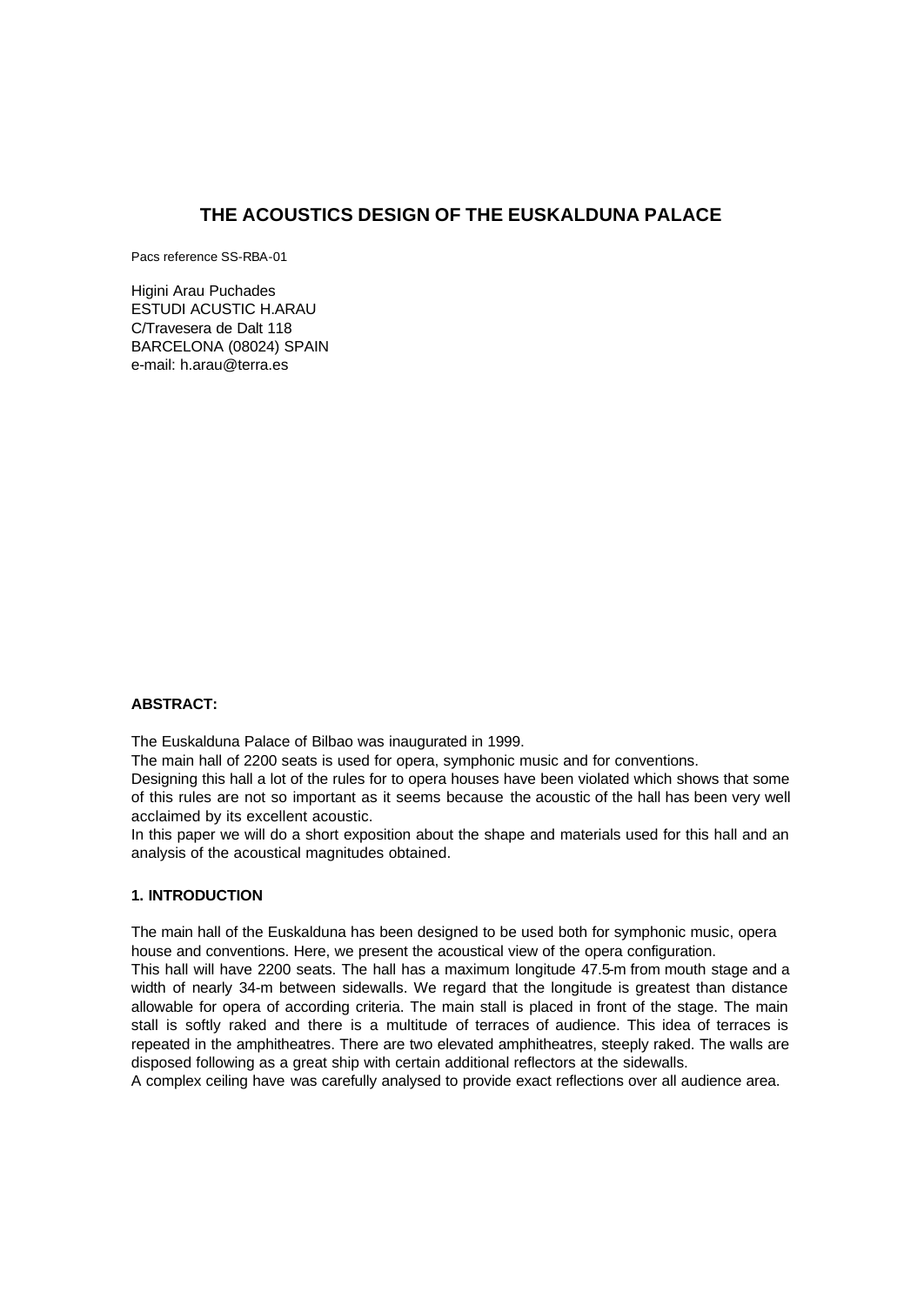

**Figure 1:** Euskalduna Stalls



**Figure 2:** Euskalduna Amphitheatre 1

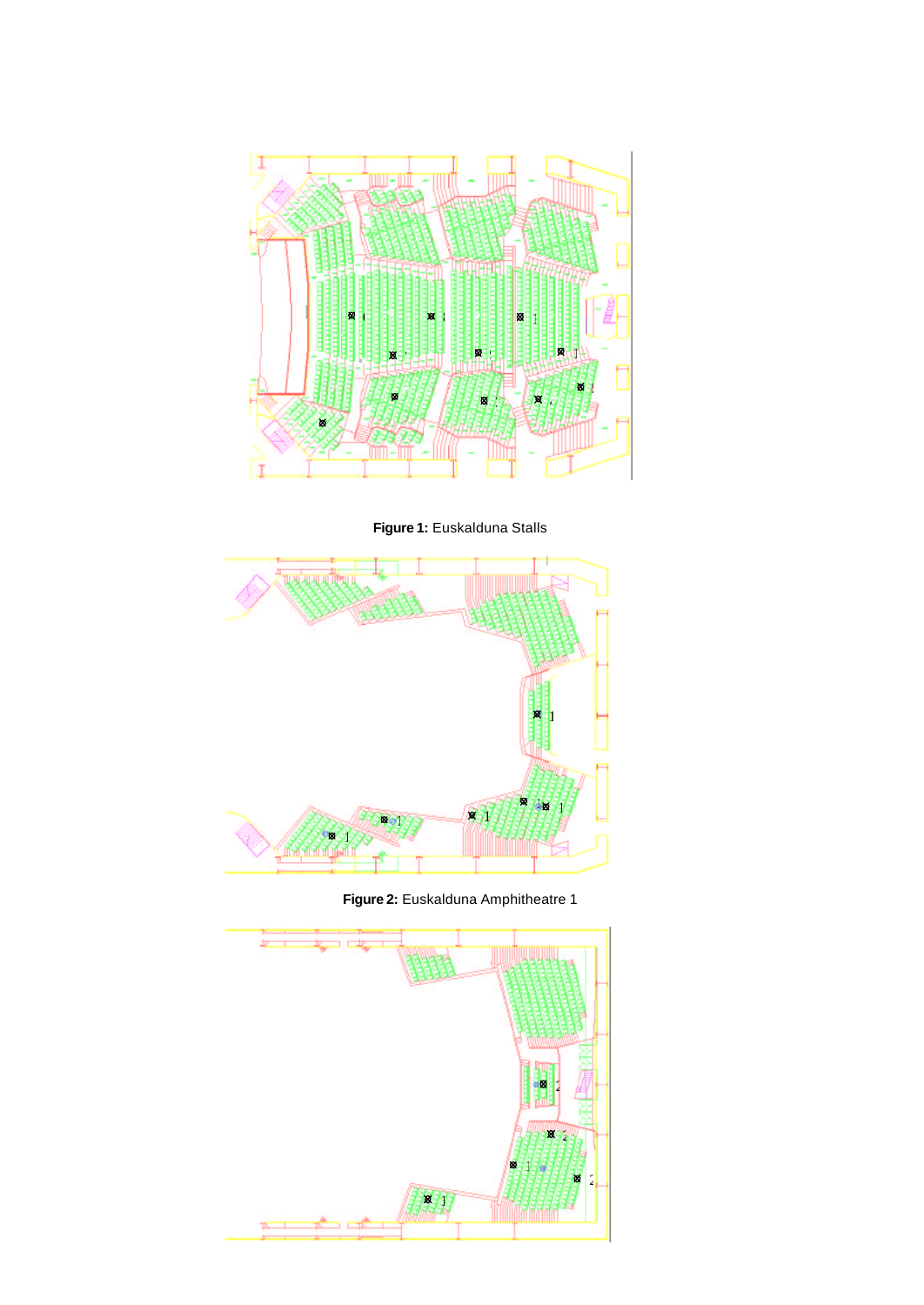

**Figure 2:** Euskalduna Amphitheatre 1 **Figure 3:** Euskalduna Amphitheatre 2

PALACIO DE CONGRESOS Y DE LA MUSICA EUSKALDUNA de BILBAO, of 2200 seats Concert Hall, Opera House, Congress

**Figure 4:** Euskalduna Palace

### **2. ARCHITECTURAL AND TECHNICAL DETAILS**

*Usage:* Symphonic music, opera, reinforced music, conferences. *Ceiling:* 15 mm to 25-mm plywood with airspace behind; moreover there is a circular resonators in certain side and rear parts of ceiling. *Side, front and rear walls:* 20 mm plywood + gypsum board fixed to wall with a hard and elastic fill up material, except in certain areas of rear wall in where there are circular resonators of wood. *Floor:* Oak parquet fixed over rigid floor. *Carpet:* none. *Stage enclosure:* Yes. *Stage floor:* 40-mm pine over deep airspace (and 15 mm of oak wood placed above pine only for symphonic music). *Stage height:* 1.20m. *Seating:* Special Poltrona Frau seats

*Architects:* Federico Soriano - Mª Dolores Palacios. *Acoustical Consultant:* Higini Arau..

#### *Acoustical and technical details\** **Opera house**

| $V = 23645$ m <sup>3</sup><br>$S_T$ = 1684 m <sup>2</sup><br>$V/S_A = 15.41$ m<br>$T_{MID}$ = 1.70 s (occ.)<br>$C_{80 MID} = 4$ dB (occ.) | $S_A$ = 1534.4 m <sup>2</sup><br>$N = 2200$<br>$V/N = 10.75$ m <sup>3</sup> /seat<br>$EDT_{MID}$ = 1.30 s (occ.)<br>$RASTI = 0.6$ (occ.) | $S_0$ ( pit)= 150 m <sup>2</sup><br>$V/S_T = 10.67$ m<br>$S_A/N = 0.70$ m <sup>2</sup><br>$BR(occ.) = 1.25$ |  |  |
|-------------------------------------------------------------------------------------------------------------------------------------------|------------------------------------------------------------------------------------------------------------------------------------------|-------------------------------------------------------------------------------------------------------------|--|--|
| <b>Concert hall</b><br>$V = 25029$ m <sup>3</sup>                                                                                         | $S_A$ = 1534.4 m <sup>2</sup>                                                                                                            | $S_0 = 251$ m <sup>2</sup>                                                                                  |  |  |
| $S_T$ = 1785 m <sup>2</sup><br>$T_{MID}$ = 1.85 s (occ.)<br>$C_{80 \, MID}$ = 2.5 dB (occ.)                                               | $N = 2200$<br>$EDT_{MID}$ = 1.65 s (occ.)                                                                                                | $BR(occ.) = 1.11$                                                                                           |  |  |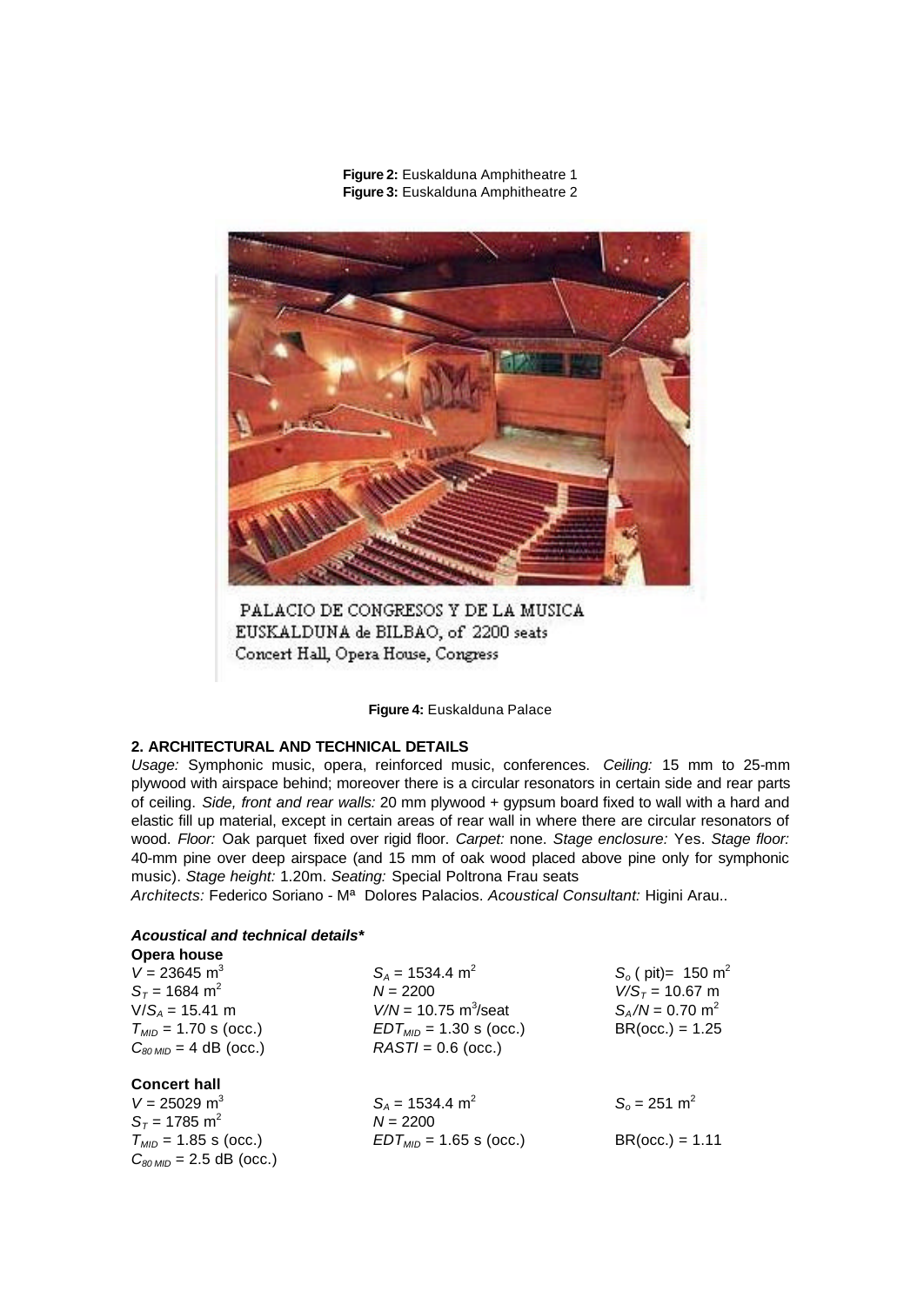# **3. EXPERIMENTAL ANALYSIS**

Following we expose the values measured, with MLS of according ISO 3382, in the Kursaal for unoccupied and occupied seats, and moreover we realise a comparison with the best halls considered, [1], [4].

| М. КЕТЕКВЕКА ПОВ ПІДЕ |       |      |      |      |      |      |           |             |                   |
|-----------------------|-------|------|------|------|------|------|-----------|-------------|-------------------|
|                       | 125   | 250  | 500  | 1000 | 2000 | 4000 | $T_{low}$ | m.<br>1 mid | $T_{\text{high}}$ |
| <b>Stalls</b>         | 1.83  | .75  | .65  | 1.69 | 1,7  | 1.61 | 1,8       |             | 1,7               |
| Amphitheatre 1        | 1.94  | .76  | .76  | 1.73 | 1,7  | 1,57 | 1.9       |             | 1,6               |
| Amphitheatre 2        | 68. ا | 1,63 | .66  | 1.68 | 1.67 | 1.52 |           |             | 1,6               |
| Average value         | 1.83  | .73  | 1,68 | 1.7  | 1,69 | 1.58 | 1.8       |             | 6،،               |

### • **RT REVERBERATION TIME**

**Table 3:** Reverberation Time for occupied seats

The occupied RT values have been obtained from the expression given by [3], using the experimental test values obtained in a reverberant.

| The incremental absorption values $\alpha$ among occupied and unoccupied seats were: |  |
|--------------------------------------------------------------------------------------|--|
|                                                                                      |  |

|                                       | ィクド<br>. 2J | 250  | 500  | 1000 | 2000 | 4000 |
|---------------------------------------|-------------|------|------|------|------|------|
| Incremental absorption $\Delta\alpha$ | 0.04        | 0.03 | 0.07 | 0.25 | 0.38 | 0.40 |
|                                       |             |      |      |      |      |      |

**Table 4:** Table of the incremental absorption values Δα among occupied and unoccupied seats.

**NOTE:** These values will be used w ith the expressions [4], proposed by Bradley, to obtain the energetic magnitudes for occupied condition.



**Figure 5:** Reverberation Time hall occupied

#### • **WARMTH AND BRIGHTNESS INDEX**

| Averaged values (occupied) | Warmth $(T_{low}/T_{mid})$ | Brightness $(T_{\text{hid}} / T_{\text{mid}})$ |
|----------------------------|----------------------------|------------------------------------------------|
| Euskalduna                 | 1.06                       | 0.94                                           |

**Table 5:** Warmth and brightness for occupied state

#### **EDT EARLY DECAY TIME**

|                      | 125  | 250 | 500 | 1000 | 2000 | 4000    | EDT <sub>low</sub> | EDT <sub>mid</sub> | EDT <sub>high</sub> |
|----------------------|------|-----|-----|------|------|---------|--------------------|--------------------|---------------------|
| <b>Stalls</b>        | 1.56 | .46 | .49 | 1,37 | 1,5  | 1,28    | 1,5                | 1,4                | 1,4                 |
| Amphitheatre 1       | 1.52 | .32 | .22 | .17  | .27  |         | 1.4                |                    | 1,2                 |
| Amphitheatre 2       | 1.64 | .16 | .15 | 1,32 | .38  | . 16. ، | 1.4                | 1.2                | 1,3                 |
| <b>Average Value</b> | 1,57 | .35 | 34  | 1.3  | .41  | 1.21    | 1,5                | 1,3                | 3. ا                |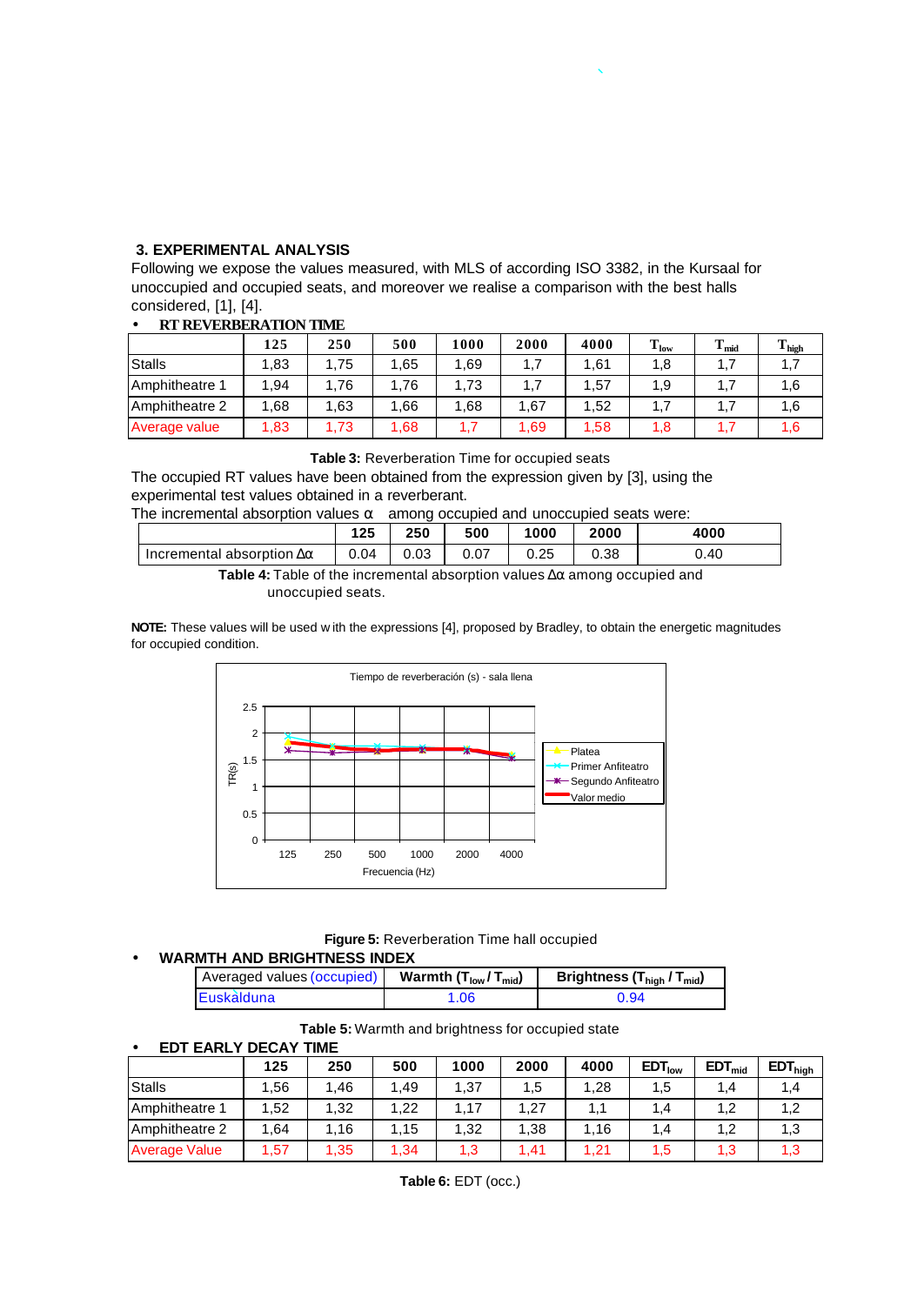

Figure 6: measured EDT (occ.)

# • **CLARITY INDEX C<sup>80</sup>**

|                | 125  | 250  | 500  | 1000 | 2000 | 4000 | ∪ <sub>80low</sub> | ا‱ب | سا80high |
|----------------|------|------|------|------|------|------|--------------------|-----|----------|
| <b>Stalls</b>  | 2.15 | 2,55 | 2,27 | 3.63 | 2,35 | 3.67 | 2,4                | ≏   |          |
| Amphitheatre 1 | 2,07 | 3,8  | 4.98 | 5.43 |      | 5.75 | 2,9                | 5,2 | 5,4      |
| Amphitheatre 2 | 1,1  | 4.46 | 4.32 | 3.46 | 3,34 | 4.34 | 2,8                | 3,9 | 3,8      |
| Valor medio    | 1.9  | 3,3  | 3,5  | 4.   | 3,3  | 4,3  | 2,6                | 3,8 | 3,8      |

Table 7: C<sub>80</sub> occupied



Figure 7: measured C<sub>80</sub> (occ.)

| <b>DEFINITION INDEX</b><br>$\bullet$ |       |       |       |       |       |       |                    |             |              |
|--------------------------------------|-------|-------|-------|-------|-------|-------|--------------------|-------------|--------------|
|                                      | 125   | 250   | 500   | 1000  | 2000  | 4000  | $D_{50\text{low}}$ | $D_{50mid}$ | $D_{50high}$ |
| <b>Stalls</b>                        | 44.12 | 49,9  | 53.25 | 63.48 | 54,1  | 63.69 | 47                 | 58.4        | 58,9         |
| Amphitheatre 1                       | 48.85 | 56.72 | 70.35 | 81.65 | 83,55 | 86.82 | 52,8               | 76          | 85,2         |
| Amphitheatre 2                       | 43.04 | 61.54 | 63,28 | 62.16 | 64.44 | 71.22 | 52,3               | 62.7        | 67,8         |
| <b>Average Value</b>                 | 45,1  | 54,4  | 60,2  | 68,1  | 64,4  | 71,8  | 49,8               | 64.2        | 68,1         |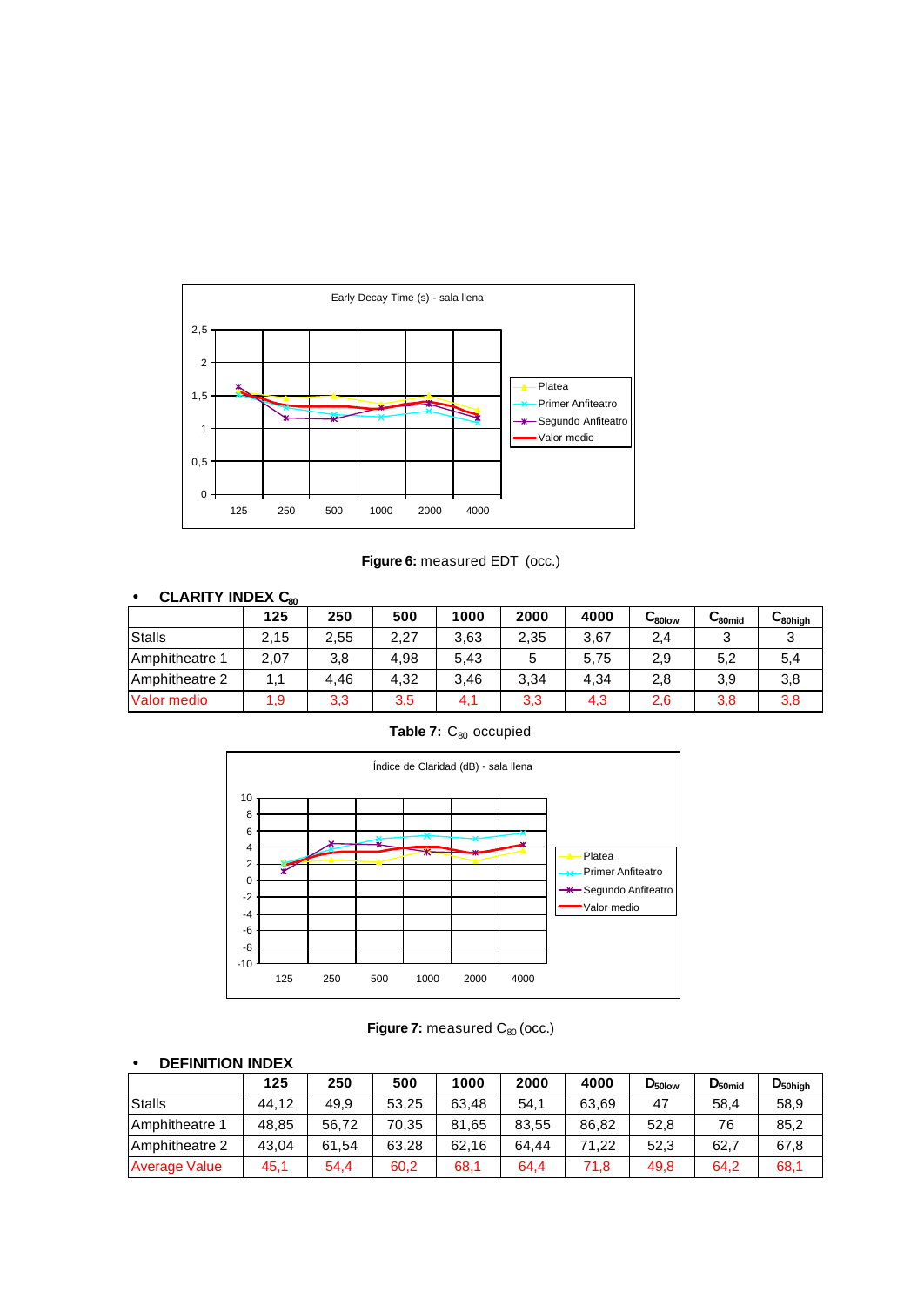#### **Table 8:** Experimental D occupied



#### Figure 8: measured D (occ.)

### • **INTELLIGIBILITY INDEX**

|                      | <b>RASTI</b> | <b>STI</b> |
|----------------------|--------------|------------|
| <b>Stalls</b>        | 0,54         | 0,58       |
| Amphitheatre 1       | 0.65         | 0.64       |
| Amphitheatre 2       | 0.61         | 0.61       |
| <b>Average Value</b> | 0.59         | 0.6        |

**Table 9:** Intelligibility occupied



**Figure 9:** measured Intelligibility (occ.)

### **4. CONCLUSIONS**

The main hall of the Euskalduna Palace, in opera configuration, is a very fine hall, as it is easy to derive it from of data supplied in our analysis. However the importance of this hall is that its acoustics is variable being also an excellent symphonic hall and a good congress hall.